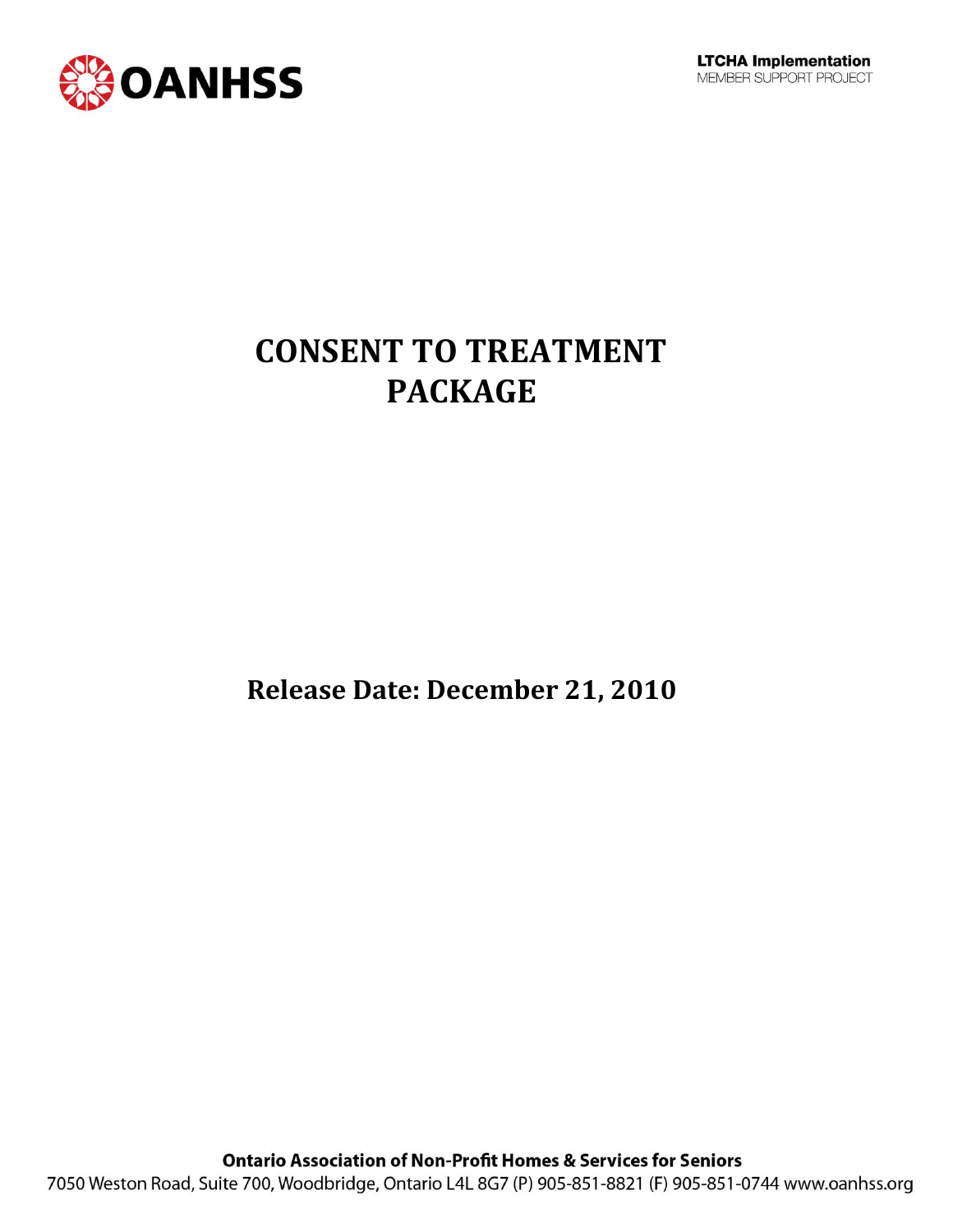## PACKAGE CONTENTS

## 1. Overview

- 2. Template
- 3. Explanatory Notes
- 4. Certification Letter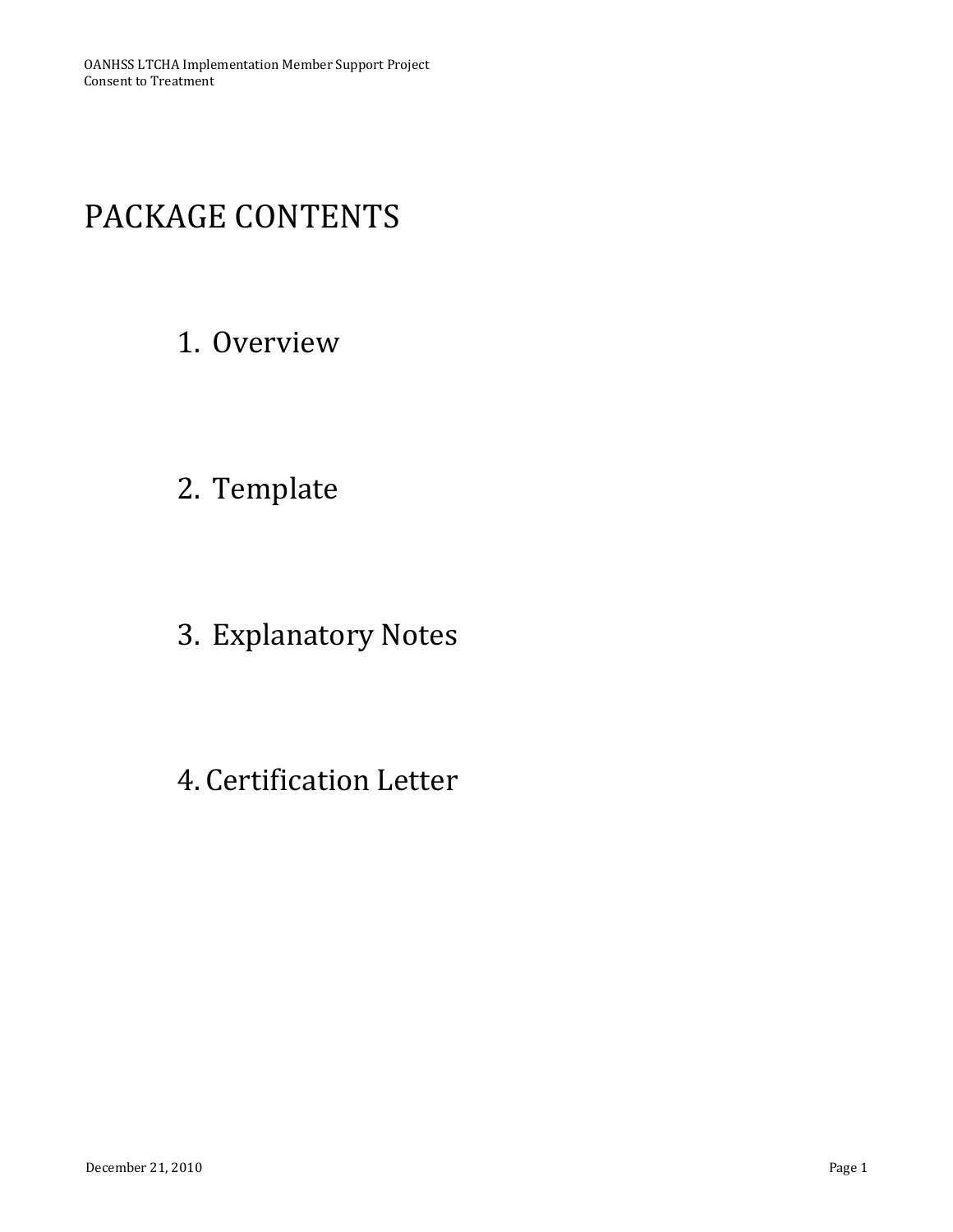## **TEMPLATE FORM - CONSENT TO TREATMENT: OVERVIEW**

### **About the Template**

Most, if not all, OANHSS members use written forms to record consent of a resident or a substitute decision maker (SDM) to treatment. The *Long-Term Care Home Act*, *2007* (LTCHA) and its regulation set out requirements relating to such forms. OANHSS is releasing this template consent form to assist members in meeting these requirements.

Any document that includes a consent or directive with respect to treatment is a "regulated document" under the LTCHA. These documents must comply with requirements in the regulation, and a lawyer must certify this compliance. OANHSS members may treat the template form as certified, provided they meet the conditions of certification. *These conditions are set out in paragraph L of the explanatory notes*. Otherwise, homes may use the template as a starting point to design their own forms, and make their own arrangements for certification. The template can also supplement a home's existing checklist relating to consent to treatment. Finally, homes may provide the form and explanatory notes to external, third-party practitioners providing treatment in the home, as part of the home's measures to ensure that the use of consent forms in the home complies with the LTCHA.

#### **Review of Consent Principles**

The template reflects the basic principles and rules that relate to obtaining consent. A brief review of these principles and rules is set out below.

### *Consent and Capacity*

*Obtaining consent to treatment is a process*. Consent is not a signature on a form. Consent is a discussion between a health practitioner and a resident or SDM about a proposed treatment. Signed consent forms are merely evidence that this discussion took place on a given date. A form does not replace the consent process. A signed form does provide some protection, as it may help to establish that there was a discussion about consent, and help verify that the discussion met the rules for informed consent in the *Health Care Consent Act* (HCCA).

A resident or SDM may give verbal consent, or he or she may give consent in writing. A health practitioner can also imply consent of the resident or SDM from the circumstances. Written consent forms are not mandatory in long-term care homes. Other means of making a record of the consent process include handwritten or electronic notes, and the use of consent checklists.

Under the HCCA, health practitioners must obtain informed consent from the resident or his or her SDM before providing treatment to a resident. In the HCCA, "health practitioner" refers to a member of a health professions college.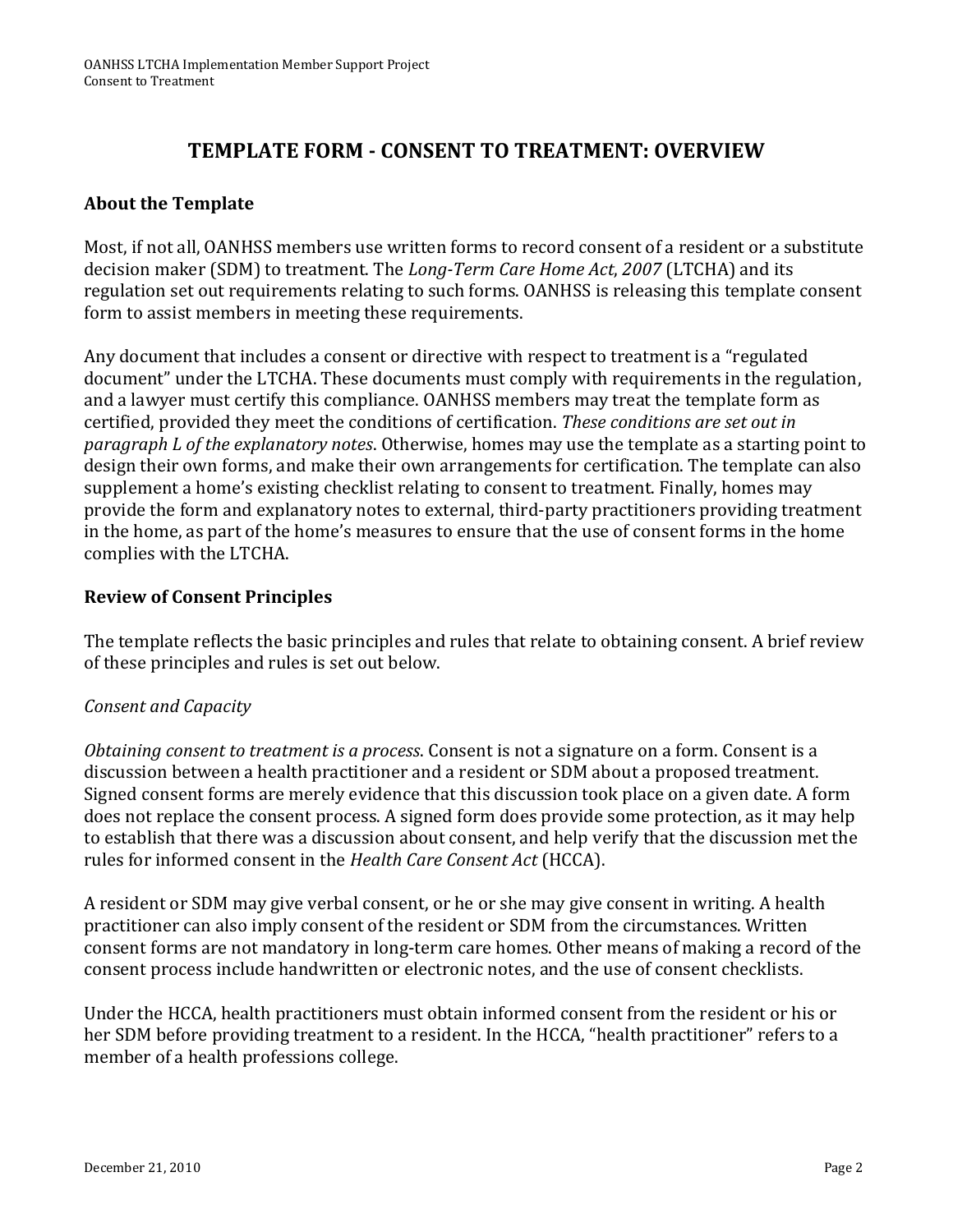The resident must have the capacity to consent to the treatment. Unless there are reasonable grounds to believe otherwise, a practitioner may assume that the resident has the capacity to make a decision about consent. The resident is capable if he or she is able to understand information that is relevant to making a decision about the treatment. The resident must also be able to appreciate the reasonably foreseeable consequences of a decision or lack of decision. A resident may be incapable with respect to some treatments, but capable for others. A resident may also be incapable with respect to a treatment at one time, but capable at a later time. The resident has the right to ask the Consent and Capacity Board (CCB) to review a finding that he or she is incapable to give consent.

If the resident is incapable, a SDM makes the decision about treatment. Section 20 of the HCCA sets out the hierarchy of SDMs. (Paragraph A of the explanatory notes sets out the list of SDMs in order of priority.)

### *Valid and Informed Consent*

Consent must be informed and relate to the proposed treatment. The consent decision must be voluntary, without coercion or pressure. A health practitioner must not obtain consent through fraud or misrepresentation (he or she must provide accurate and unbiased information).

Consent is "informed" if the resident or SDM receives information about the treatment that a reasonable person in the same circumstances would need to make a decision. This information must include the following:

- 1. The nature of the treatment,
- 2. The expected benefits of the treatment,
- 3. The material risks and side effects of the treatment,
- 4. Alternative courses of action, and
- 5. The likely consequences of not having treatment.

The resident or SDM must also receive responses to any requests for more information about the treatment.

### *Definition of Treatment*

The HCCA defines "treatment" broadly. Treatment includes anything done for a therapeutic, diagnostic, cosmetic or other health-related purpose. The HCCA excludes certain actions from the definition of treatment, and these include the taking of a person's health history, treatments that pose little or no risk of harm and personal assistance services (hygiene, grooming, etc.).

The definition of treatment includes a "course of treatment," which is a series of similar treatments over time for a particular health problem. It also includes a "plan of treatment," which deals with health problems that a person has, and may also deal with health problems the person is likely to have in the future given his or her current health condition. A plan of treatment provides for various treatments or courses of treatment, and may provide for the withholding of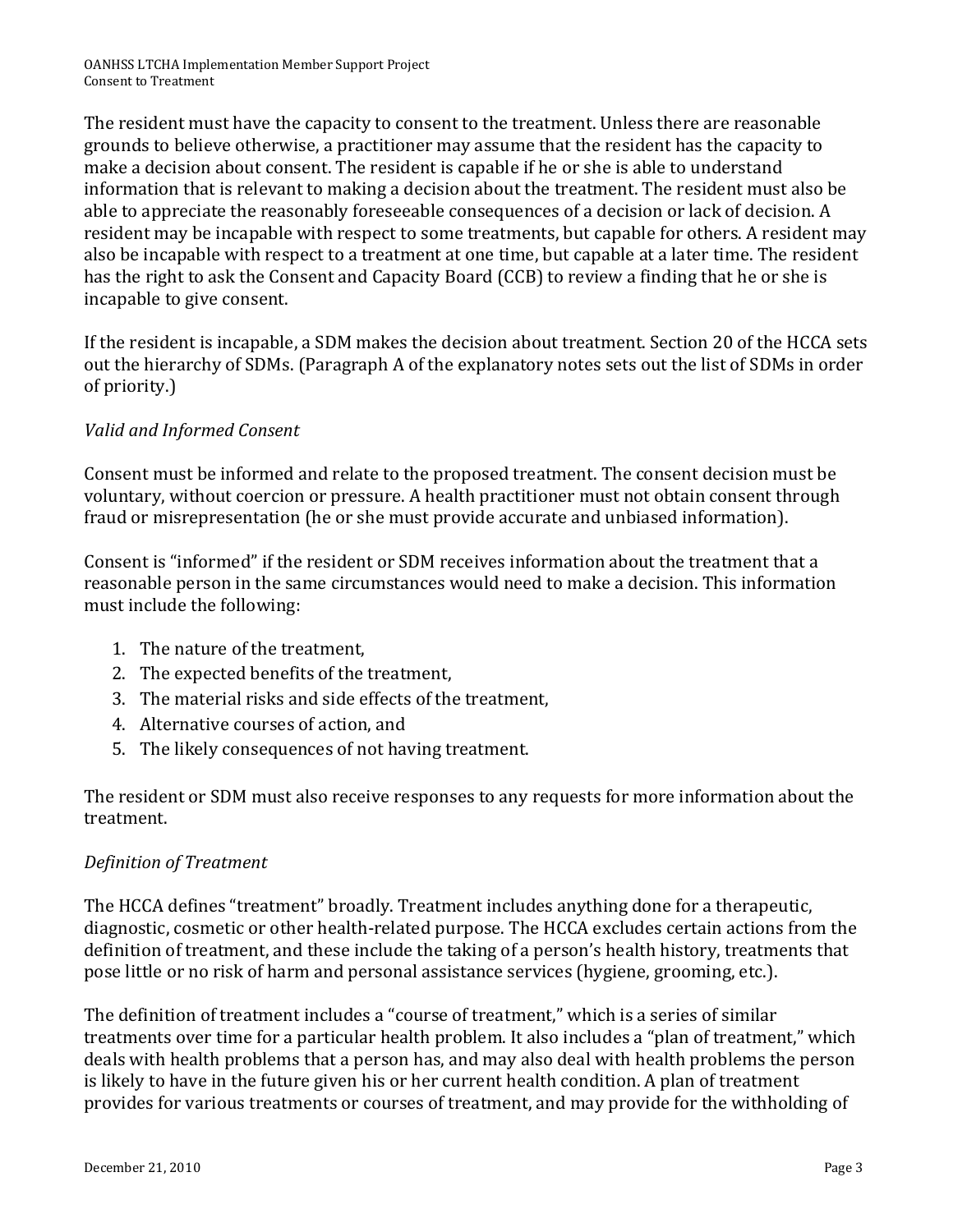treatment in light of the person's current health condition. A plan of treatment is not a plan of care under the LTCHA. A plan of treatment is part of the plan of care, which must contain other content specified in the LTCHA.

Note that a plan of treatment must relate to a current health condition. The plan must not be too broad. A resident cannot provide informed consent to a plan of treatment in a general or abstract sense. A resident cannot consent to a plan if the plan does not relate to his or her current health condition or to a treatment that a practitioner has not proposed to the resident.

One or more health practitioners may develop a plan of treatment. A practitioner may propose the plan and obtain consent or refusal from a resident on behalf of all practitioners involved in the plan. Where it is reasonable to do so, a practitioner may presume that consent includes minor changes to a treatment or plan of treatment, as long as the nature, benefits, material risks and side effects of the changed treatment do not significantly differ from those of the original treatment.

### **Written Consent Forms and the LTCHA Requirements**

Any document containing a consent or directive for "treatment" (as defined by the HCCA) is a regulated document under the LTCHA. The result is that consent forms must meet certain requirements in the regulations. A lawyer must certify this compliance.

The requirements for a consent form are in section 227 of the regulation. A consent form must:

- 1. Meet the requirements of the HCCA,
- 2. Not contain any content relating to resident charges,
- 3. Contain a statement that the resident or SDM may withdraw or revoke consent at any time, and
- 4. Set out the text of section 83 of the LTCHA, which requires homes to ensure that a person does not coerce a resident into signing a consent form by threat of discharge or refusal of admission.

These requirements will come into effect on January 1, 2011.

Note that section 80 of the LTCHA prohibits any person (not just the staff of the home) from presenting a consent form for signature to a resident or SDM, unless the form meets the requirements for regulated documents. This may create a challenge with respect to third parties who provide treatment to residents, but who are independent of the home. A home should take steps to ensure that these third parties are aware of and comply with the requirements for regulated documents, if they plan to ask the resident or SDM to sign a document that contains a consent with respect to treatment.

### **This Package is not OANHSS Legal or Professional Advice**

As part of the LTCHA Implementation Member Support Project, OANHSS requested external legal counsel to prepare the overview, templates and notes in consultation with OANHSS members and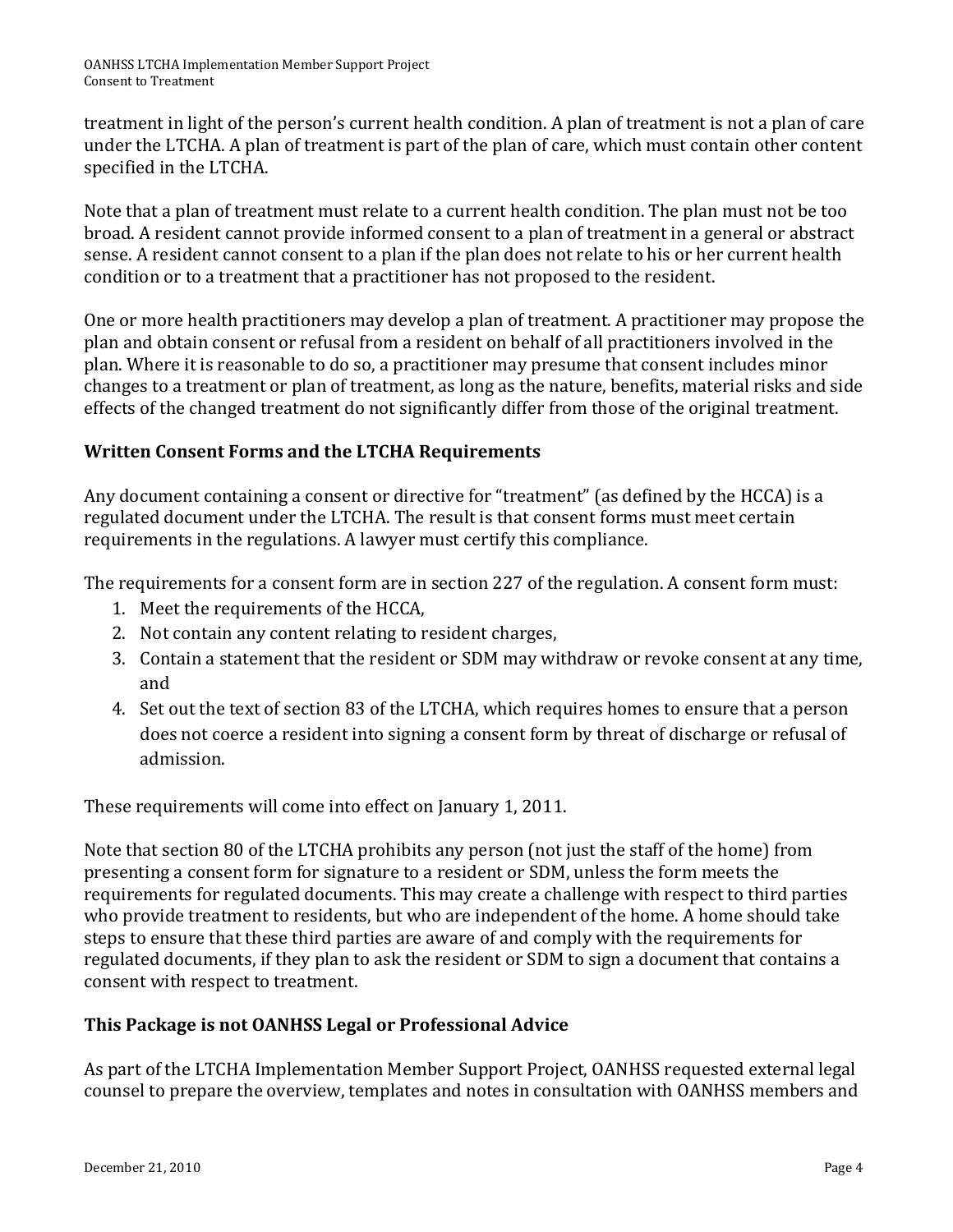staff. Although homes may use the templates as a basis for their consent forms, this package is not legal or professional advice from OANHSS, and members should not construe it as such. Members seeking advice about the consent process should consult qualified legal counsel.

## **OANHSS Member Support Project**

This template is part of a series of products that OANHSS is developing through its LTCHA Implementation Member Support Project. Members can find out more about the Project's delivery dates and scheduled teleconference meetings for members through the weekly OANHSS Executive Report. If members have questions or suggestions about the Project and the products in development, they can email Sue Lantz [\(slantz@oanhss.org\)](mailto:slantz@oanhss.org) or Margaret Ringland [\(mringland@oanhss.org\)](mailto:mringland@oanhss.org).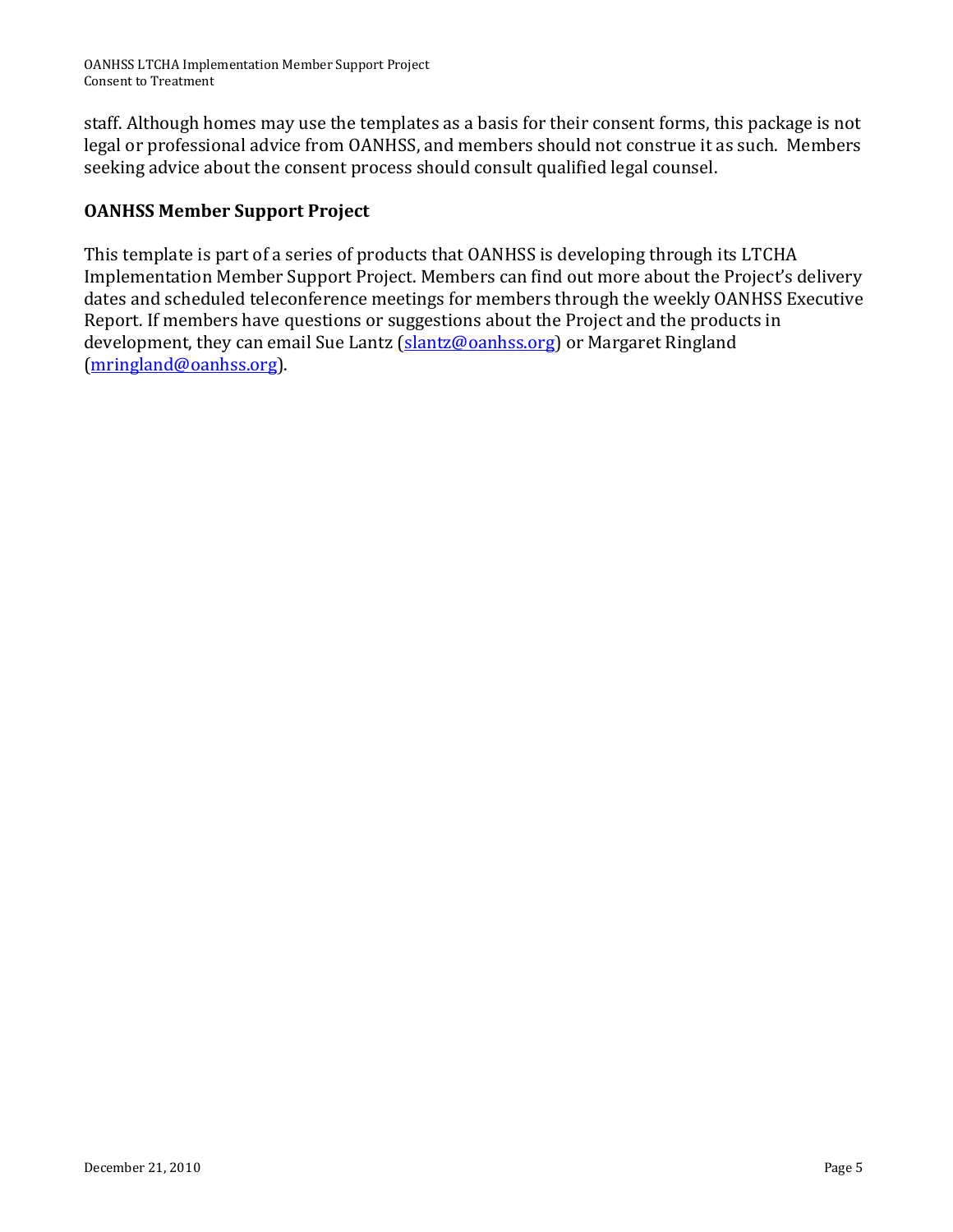## **CONSENT TO TREATMENT TEMPLATE**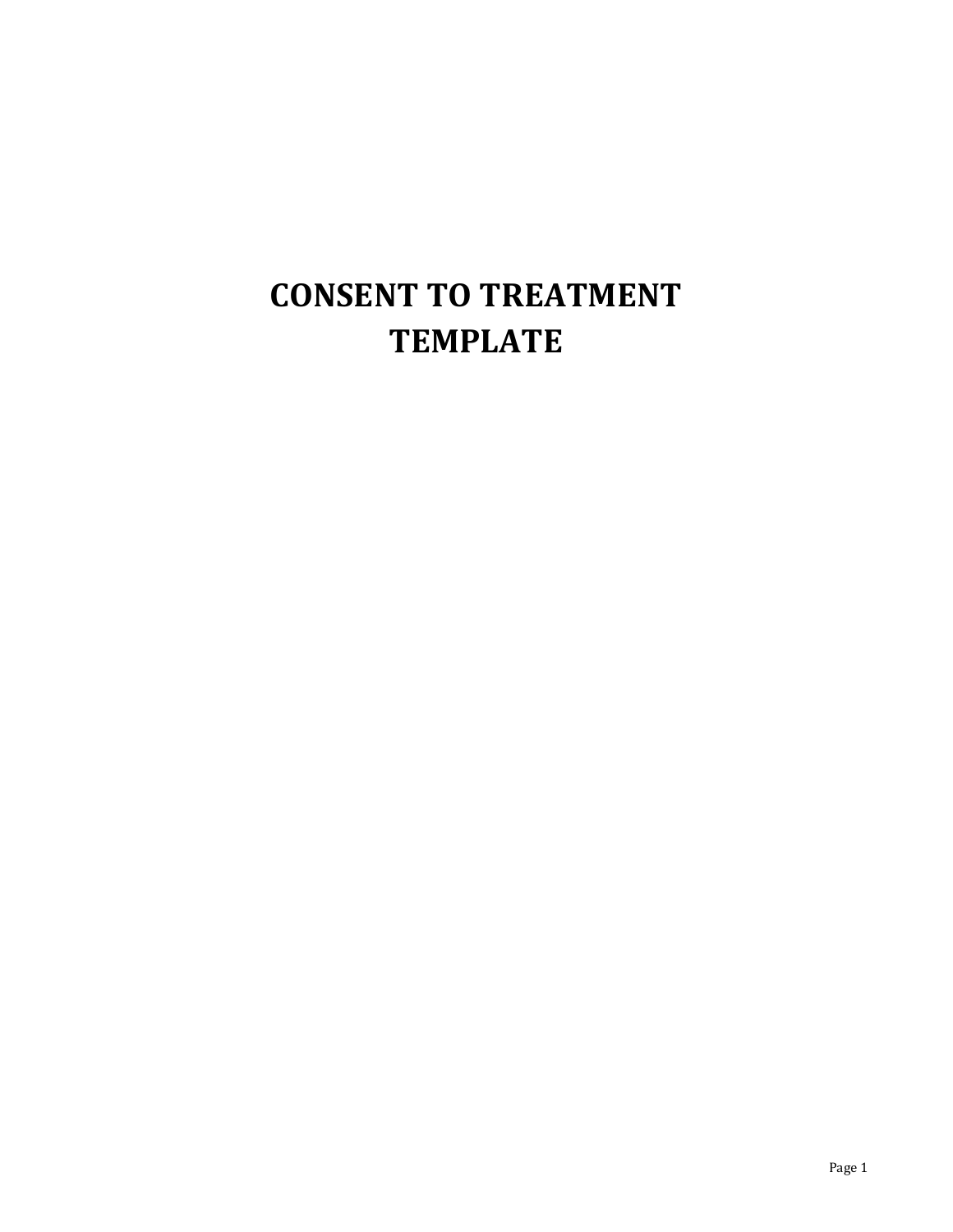#### **Record of Consent to Treatment Discussion**

| Resident:                              |        |  |        | If the resident is incapable,<br><b>Substitute Decision Maker (SDM):</b> |
|----------------------------------------|--------|--|--------|--------------------------------------------------------------------------|
| Health Practitioner recording consent: |        |  |        | Date of consent discussion:                                              |
|                                        | $\ast$ |  | $\ast$ | $\ast$                                                                   |

This form is a summary record of a discussion between a health practitioner and a resident or SDM about consent to proposed treatment in a long-term care home. The health practitioner will fill out this form while he or she discusses the treatment with the resident or SDM, or immediately after. The resident or SDM must receive a copy of the completed consent form and will have the opportunity to ask questions during the consent process.

Consent must be informed and relate to the proposed treatment. The consent decision must be voluntary, without coercion or pressure. A health practitioner must not obtain consent through fraud or misrepresentation (he or she must provide accurate and unbiased information).

#### **1. Name and Description of Treatment**

**[Insert a simple, general and succinct description of the proposed treatment, or provide space (e.g. lines or box) for the practitioner to make handwritten notes on the form to provide this description.]**

#### **2. Capacity with Respect to Treatment**

| The practitioner determined that the resident is able to understand the information that is relevant to |            |
|---------------------------------------------------------------------------------------------------------|------------|
| making a decision about the treatment, and appreciates the consequences of a decision or lack of        | Yes $\Box$ |
| decision <b>OR</b>                                                                                      |            |

The practitioner determined that the resident is not capable of giving consent to treatment Yes  $\Box$ 

#### **3. Informed Consent to Treatment**

The practitioner provided the resident or SDM with the following information about the treatment:

| Nature of the treatment            | Yes $\Box$ | Material side effects of the treatment      | Yes $\Box$ |
|------------------------------------|------------|---------------------------------------------|------------|
| Expected benefits of the treatment | Yes □      | Alternative courses of action               | Yes $\Box$ |
| Material risks of the treatment    | Yes $\Box$ | Likely consequences of not having treatment | Yes $\Box$ |

[**optional**] Resident or SDM initials: \_\_\_\_\_\_\_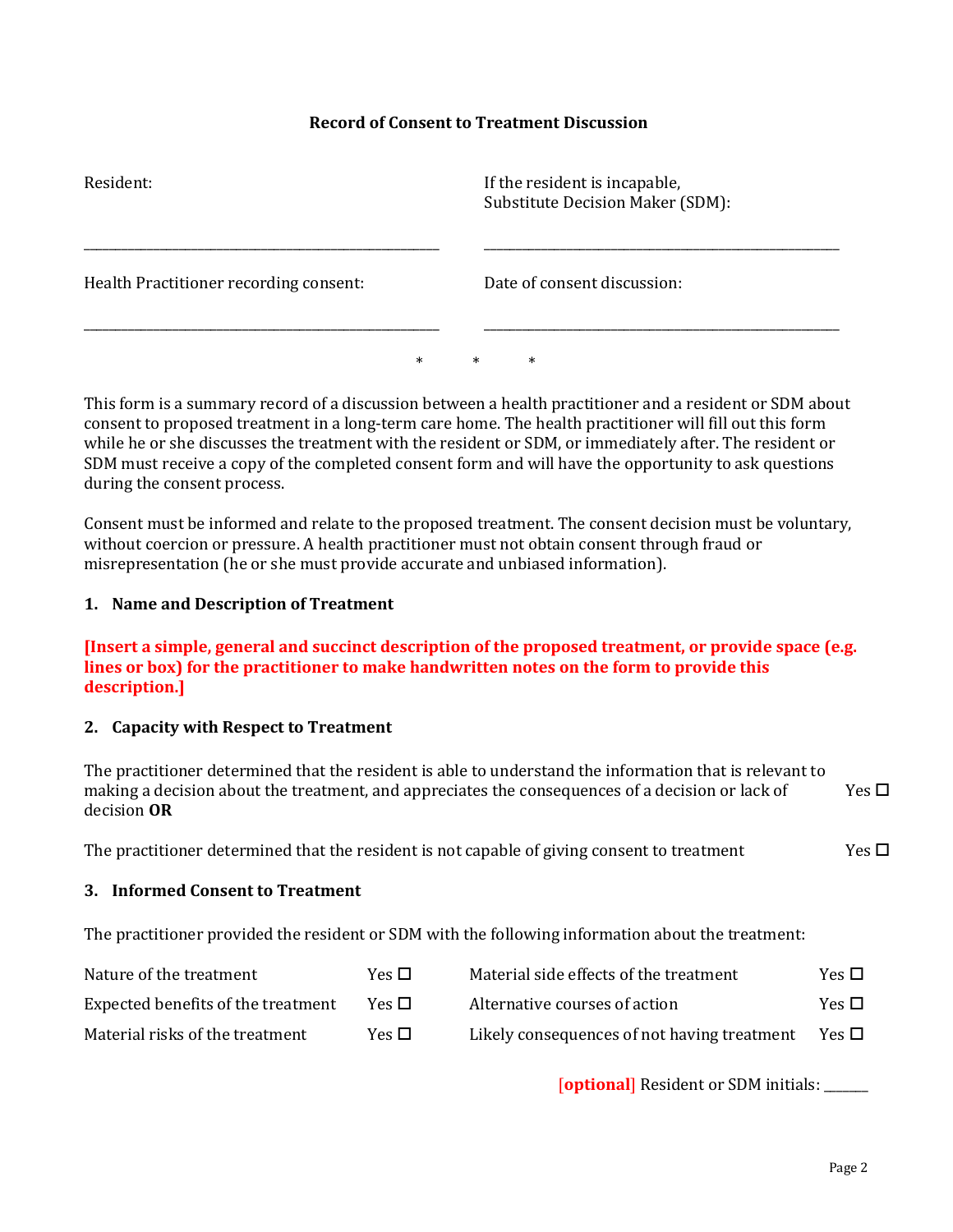#### **4. Additional Requirements for Consent**

| The resident or SDM understands that he or she may refuse to consent to the treatment | Yes $\Box$ |
|---------------------------------------------------------------------------------------|------------|
| The resident or SDM had an opportunity to ask questions and received satisfactory     | Yes $\Box$ |
| answers                                                                               |            |
| The resident or SDM had sufficient time to make an informed decision about consent    | Yes $\Box$ |
| The resident or SDM understands that he or she may revoke this consent at any time    | Yes $\Box$ |

[**optional**] Resident or SDM initials: \_\_\_\_\_\_\_

#### **5. Required Wording about Coercion**

The Home must set out section 83 of the *Long-Term Care Homes Act, 2007* in any document containing a consent or directive with respect to treatment.

**[83.](http://www.e-laws.gov.on.ca/html/statutes/french/elaws_statutes_07l08_f.htm#s83s1)** [\(1\)](http://www.e-laws.gov.on.ca/html/statutes/french/elaws_statutes_07l08_f.htm#s83s1) Every licensee of a long-term care home shall ensure that no person is told or led to believe that a prospective resident will be refused admission or that a resident will be discharged from the home because,

(a) a document has not been signed;

(b) an agreement has been voided; or

(c) a consent or directive with respect to treatment or care has been given, not given, withdrawn or revoked. 2007, c. 8, s. 83 (1).

#### **6. Consent to Treatment**

| The resident $\quad \Box$ | Consents to the treatment | Yes $\Box$ |
|---------------------------|---------------------------|------------|
| <b>SDM</b>                |                           | No □       |

[**optional**] Resident or SDM initials: \_\_\_\_\_\_\_

\_\_\_\_\_\_\_\_\_\_\_\_\_\_\_\_\_\_\_\_\_\_\_\_\_\_\_\_\_\_\_\_\_\_\_\_\_\_\_\_\_\_\_\_\_\_\_\_\_\_\_\_\_\_\_\_\_

\_\_\_\_\_\_\_\_\_\_\_\_\_\_\_\_\_\_\_\_\_\_\_\_\_\_\_\_\_\_\_\_\_\_\_\_\_\_\_\_\_\_\_\_\_\_\_\_\_\_\_\_\_\_\_\_\_

#### **7. Resident or SDM Acknowledgement**

\_\_\_\_\_\_\_\_\_\_\_\_\_\_\_\_\_\_\_\_\_\_\_\_\_\_\_\_\_\_\_\_\_\_\_\_\_\_\_\_\_\_\_\_\_\_\_\_\_\_\_\_\_\_\_\_\_

I (the resident or SDM) participated in the consent discussion summarized on this form, on the date set out on the top of the form.

Signature of resident or SDM

Witness signature

Print name of witness

**Important:** the resident or SDM must receive a copy of this form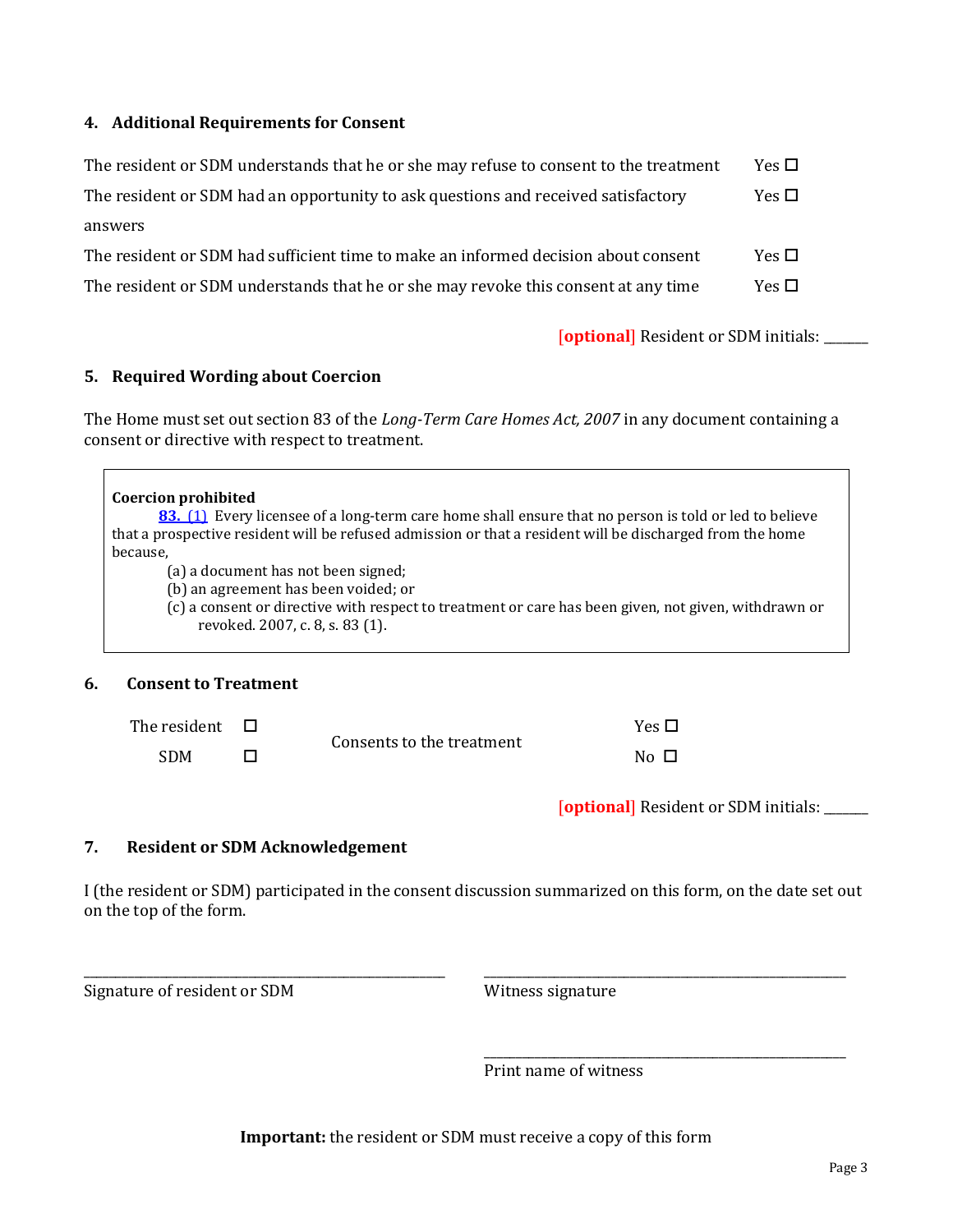

## **EXPLANATORY NOTES TO TEMPLATE**

**Release Date: December 21, 2010**

**Ontario Association of Non-Profit Homes & Services for Seniors** 7050 Weston Road, Suite 700, Woodbridge, Ontario L4L 8G7 (P) 905-851-8821 (F) 905-851-0744 www.oanhss.org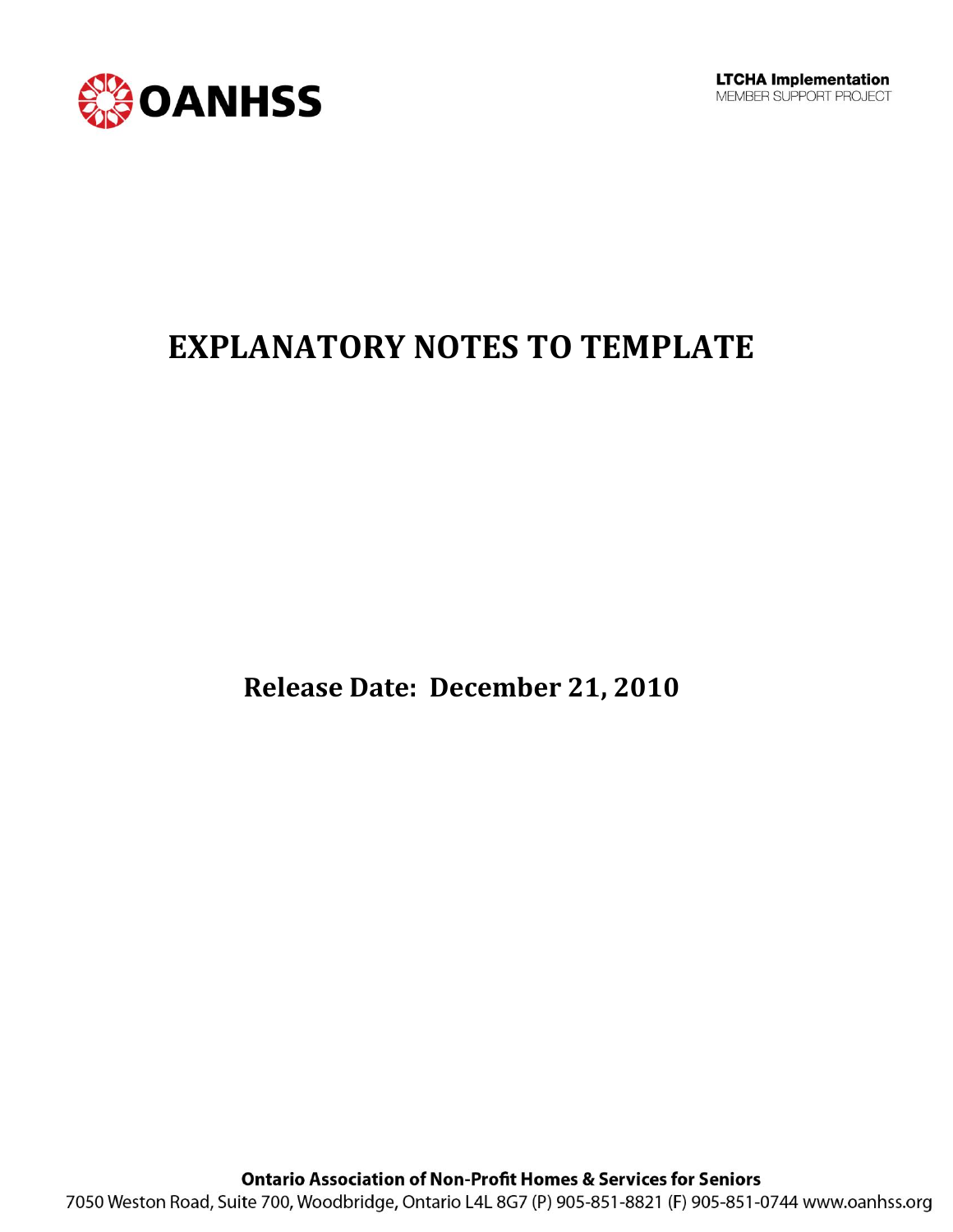#### **Explanatory Notes to Template**

- A. **"If the resident is incapable":** If the resident is incapable, discuss consent with the highest-ranked, willing and available SDM from the list of SDMs in section 20 of the HCCA. An abbreviated version of this list is as follows:
	- 1. Guardian of the person
	- 2. Attorney for personal care
	- 3. Representative appointed by the CCB
- 5. Child, 16 years or older
- 6. Custodial parent
- 7. Children's aid society
- 8. Parent with only a right of access
- 4. Spouse or partner (defined in HCCA)

11. PGT is SDM of last resort or if two SDMs of equal rank cannot agree

9. Brother or sister 10. Other relative

Homes may want to review and make excerpts of sections 20 and 21 of the HCCA to assist them in determining who the SDM is and how they to make their decisions. A practitioner is responsible for making the SDM aware of the requirements of section 21 in the context of the SDM's decision to give or refuse consent. For guidance in this context, practitioners should refer to the policies and standards of their colleges relating to consent to treatment.

- B. **"…record of discussion between…."** The template is a record or acknowledgement of a discussion between a practitioner and resident or SDM with respect to proposed treatment. It is not something that the practitioner hands to a resident or SDM and simply asks for his or her signature. The form facilitates and records an exchange of information between the practitioner and the resident or SDM. The practitioner fills out the form during or at the end of the discussion, and the resident or SDM then signs the acknowledgement at the bottom of the form. It is not necessary for the practitioner to follow the order of the form during the consent discussion.
- C. **"…proposed treatment** *in the home***"**: Practitioners on staff at the home may use this form. The home can also provide this template for the use of any external practitioners who propose treatment to a resident or SDM and request them to sign a consent form. Homes should notify external practitioners that the home is responsible for ensuring that consent forms relating to treatment in the home comply with the requirements of the LTCHA.

If there are questions about whether an action or activity is "treatment", the home should refer to the definition of *treatment*, *plan of treatment*, and *course of treatment* in subsection 2(1) of the HCCA.

D. **"Consent must be informed and relate to the proposed treatment …."**: This paragraph sets out the elements required under the HCCA for consent to treatment. Note that consent for one treatment does not necessarily imply consent for another.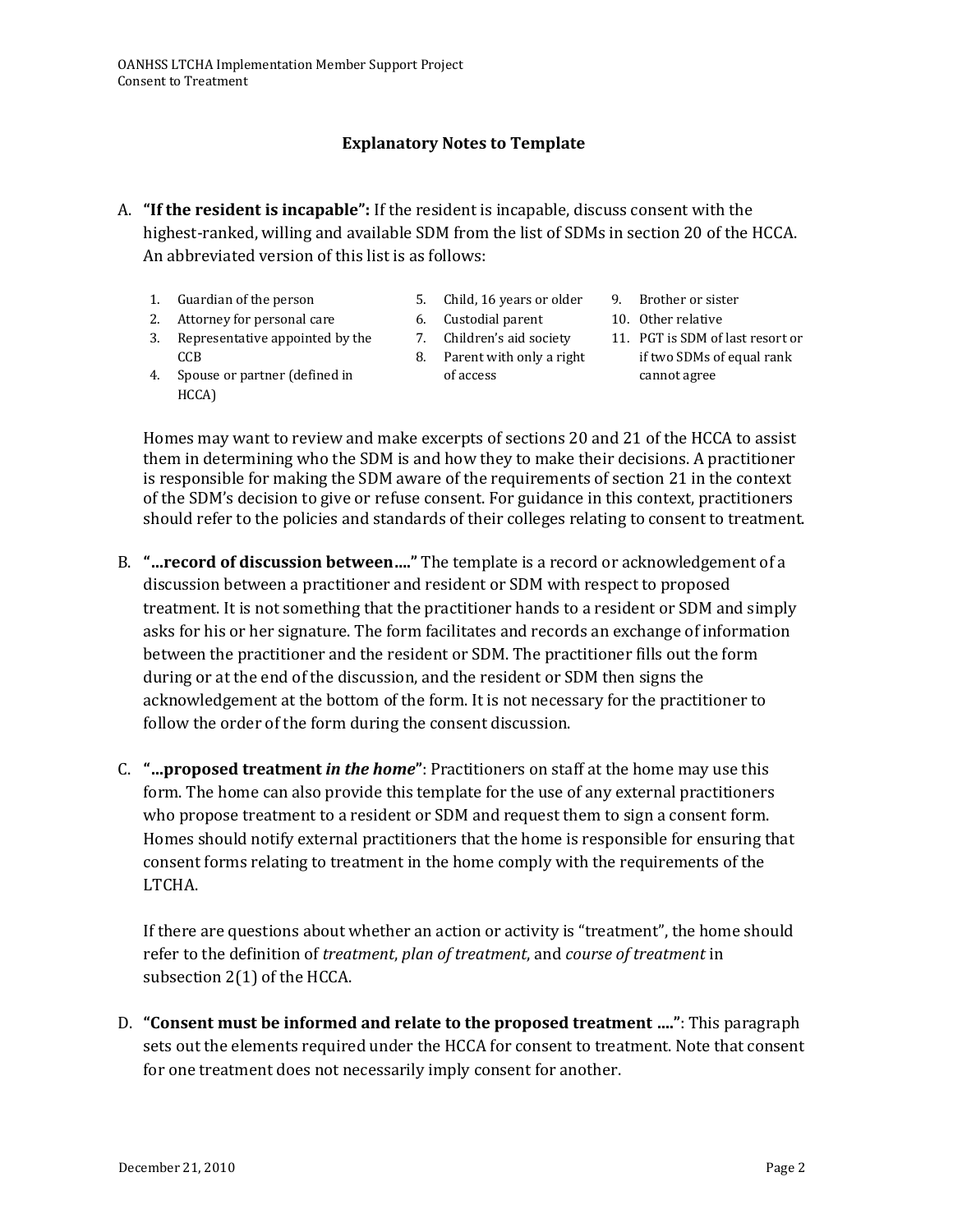- E. "**Name and Description of Treatment**": Insert a description of the treatment or treatment plan. The description should be a general (no need for precise details or minutiae), succinct (short but clear), and simple (plain language wherever possible) description of the treatment, course of treatment, or plan of treatment. **Important note:** The practitioner is seeking consent on the basis of his or her discussion of the proposed treatment, not the description on the form. The discussion of treatment must reflect:
	- 1. The nature of the treatment,
	- 2. The expected benefits of the treatment,
	- 3. The material risks and side effects of the treatment,
	- 4. Alternative courses of action, and
	- 5. The likely consequences of not having treatment.

**Important note:** The practitioner's explanation of the treatment and the dialogue between the practitioner and the resident or SDM is the all important factor of the consent process. Do not seek consent on the basis of the written description, which is simply to identify the proposed treatment which the practitioner more fully explained during the consent discussion.

Practitioners may propose a single treatment, or they may propose a course of treatment, in which case they will seek informed consent for a series of similar treatments that relate to the resident's particular health problem. Homes may also seek a single informed consent for a plan of treatment, relating to the administration of various treatments or courses of treatments, or the withdrawal of treatment in light of the resident's current health condition. **Important note:** consent to a plan or course of treatment does not remove any of the legal requirements for informed consent to treatment. Residents or SDMs require all the information necessary for informed consent with respect to each treatment in a plan or course of treatment.

- F. **"Capacity with Respect to Treatment":** The first prompt sets out the test under section 4 of the HCCA. Note that a resident must be able to appreciate the "reasonably foreseeable" consequences of a decision or lack of decision. **Important note:** A practitioner must inform the resident about the finding of incapacity and about his or her right to apply to the CCB to review the finding. For guidance in this context, practitioners should refer to the policies and standards of their colleges relating to consent to treatment. Note that a practitioner who is proposing treatment may rely on a determination of capacity by a qualified member of the care team.
- G. **"Informed Consent to Treatment"**: This is the information that the HCCA requires the resident or SDM to receive to make an informed decision about treatment. Remember that consent is a process, the resident or SDM may already have certain information about the treatment, or may have very little or no understanding of it.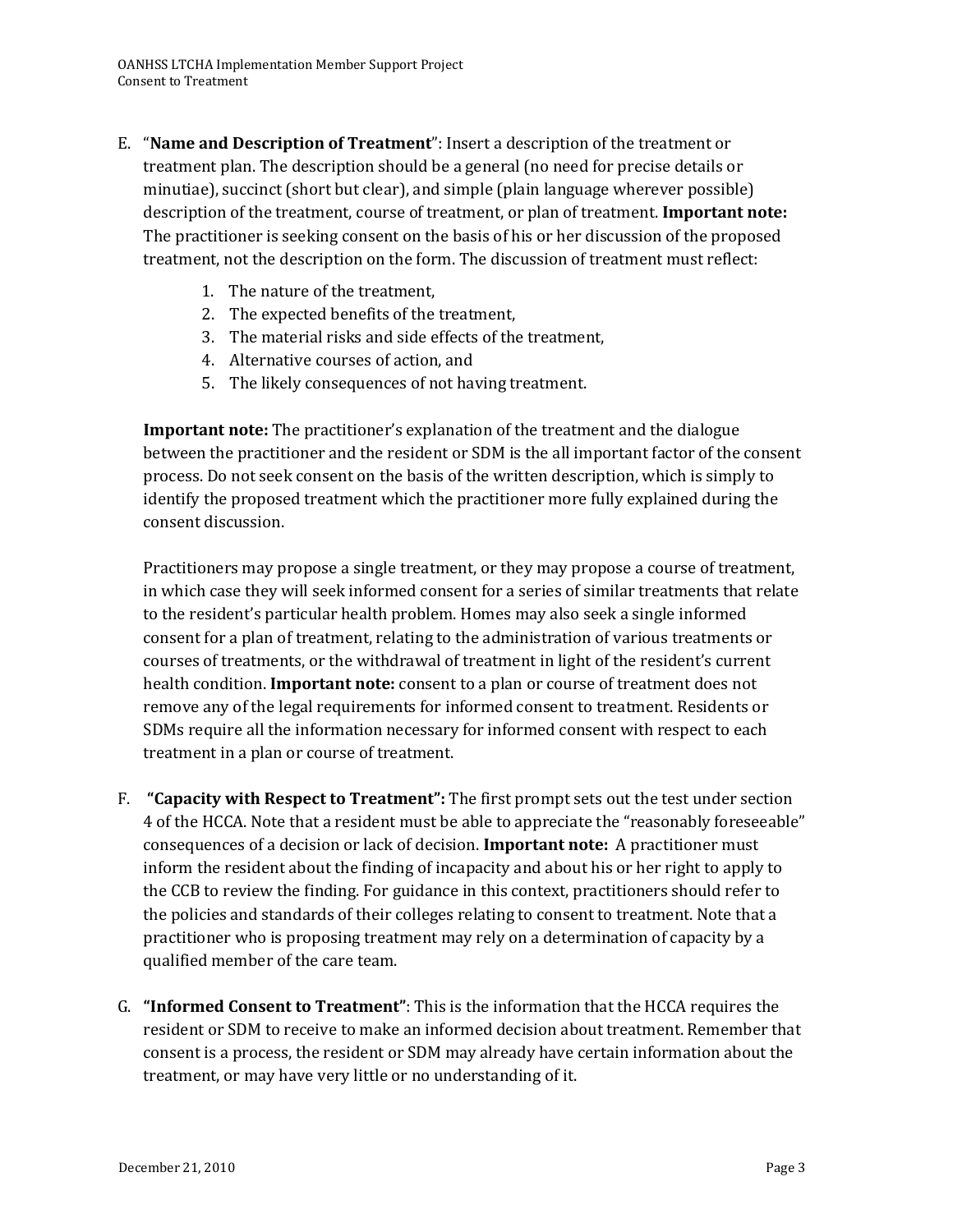- H. **"Additional Requirements for Consent"**: Under section 227 of the LTCHA regulations, the consent form must contain a statement that the resident or SDM may withdraw or revoke consent at any time. The other prompts reinforce the rules and principles of consent in the HCCA.
- I. **Resident or SDM Initials:** Homes may choose not to have the resident or SDM initial the form in certain places. There is no requirement for initials. However, the benefit of asking for initials is that they may help verify the resident or SDM's participation in and understanding of the consent process.
- J. **Resident or SDM Acknowledgement:** A signature is not consent. The reason for asking the resident or SDM to sign the form is for them to acknowledge the process, and to verify that the discussion took place and covered certain topics. It is prudent, but not mandatory, to have a witness. A staff member of the home may be a witness.
- K. **Notes to Resident Record:** Legal actions in the consent context often relate to whether the person received adequate information to make a decision. Even if there is a signed consent form, a practitioner's note in the record or file may help to establish the validity of the consent process. Any notes should be contemporaneous with the consent discussion. Notes need not be long or take much time, but should be relevant to the consent discussion and mention any significant points of the discussion or process, such as any special concerns of the resident or SDM.
- L. **Condition of Certification:** To use the template as certified, the home must not change it in any way, except as follows:
	- 1. Inserting name of resident or SDM, witness and practitioner(s),
	- 2. Adding description of treatment in accordance with paragraph E above,
	- 3. Use of optional content in accordance with paragraph I above,
	- 4. Changes to font and minor changes to format ("minor" refers to changes that do not affect the meaning of content), and
	- 5. Use of the home's address and logo.

Note that certification relates to the form meeting the requirements of the LTCHA. It does not relate to the process for obtaining consent, which homes and practitioners must ensure complies with the HCCA, LTCHA and any other applicable law, policy and standards.

IF THE HOME DOES NOT MEET THE REQUIREMENTS IN PARAGRAPH L, IT MUST NOT TREAT THE TEMPLATE AS CERTIFIED, AND THE HOME MUST HAVE A LAWYER CERTIFY THAT THE MODIFIED TEMPLATE COMPLIES WITH THE REGULATION.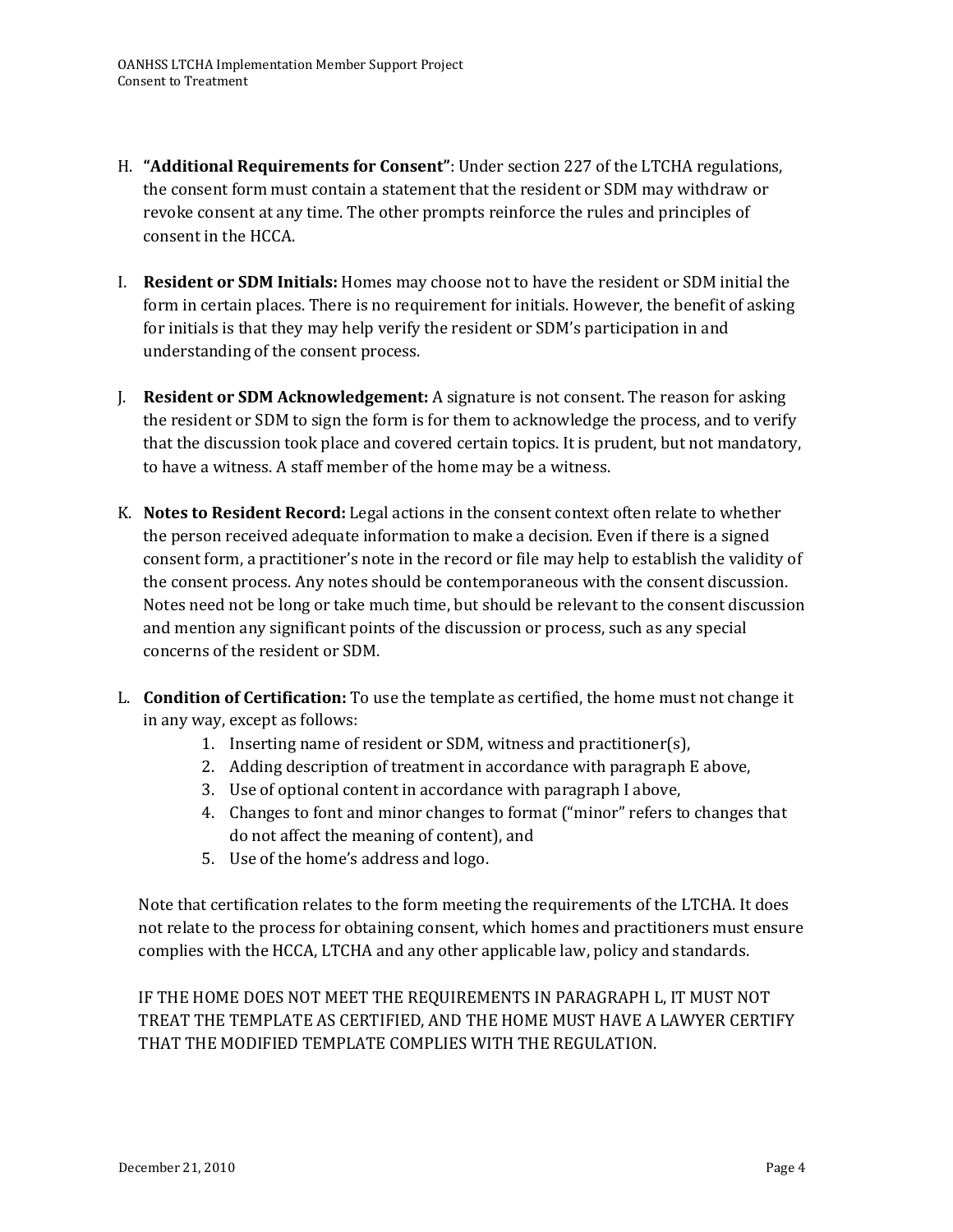#### M. **Internet Resources:**

CNO and CPSO policies on consent to treatment: [http://www.cno.org/Global/docs/policy/41020\\_consent.pdf](http://www.cno.org/Global/docs/policy/41020_consent.pdf) <http://www.cpso.on.ca/uploadedFiles/policies/policies/policyitems/Consent.pdf>

Advocacy Centre for the Elderly (ACE) publications and resources on consent and capacity: [http://www.advocacycentreelderly.org/consent\\_and\\_capacity\\_-\\_publications.php](http://www.advocacycentreelderly.org/consent_and_capacity_-_publications.php)

St. Michael's Hospital Centre for Clinical Ethics, "Informed Consent to Treatment – a quick guide for healthcare consumers & healthcare providers": [http://www.stmichaelshospital.com/pdf/ethics/informed\\_consent.pdf](http://www.stmichaelshospital.com/pdf/ethics/informed_consent.pdf)

Consent and Capacity Board: <http://www.ccboard.on.ca/>

Public Guardian and Trustee: <http://www.attorneygeneral.jus.gov.on.ca/english/family/pgt/default.asp>

*Health Care Consent Act, 1996*: [http://www.e-laws.gov.on.ca/html/statutes/english/elaws\\_statutes\\_96h02\\_e.htm](http://www.e-laws.gov.on.ca/html/statutes/english/elaws_statutes_96h02_e.htm)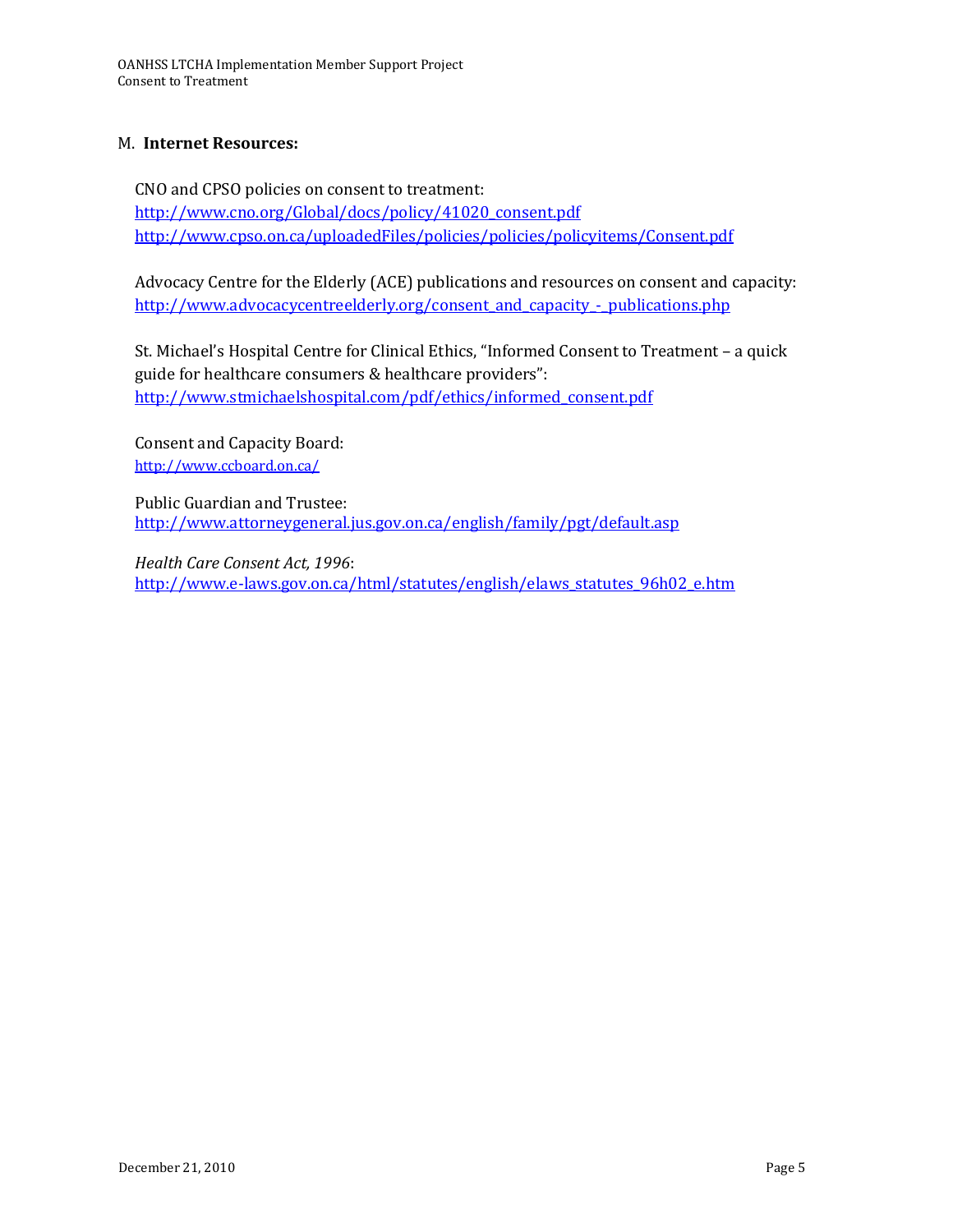

# **CONSENT TO TREATMENT CERTIFICATION LETTER**

**Release Date: December 21, 2010**

**Ontario Association of Non-Profit Homes & Services for Seniors** 7050 Weston Road, Suite 700, Woodbridge, Ontario L4L 8G7 (P) 905-851-8821 (F) 905-851-0744 www.oanhss.org